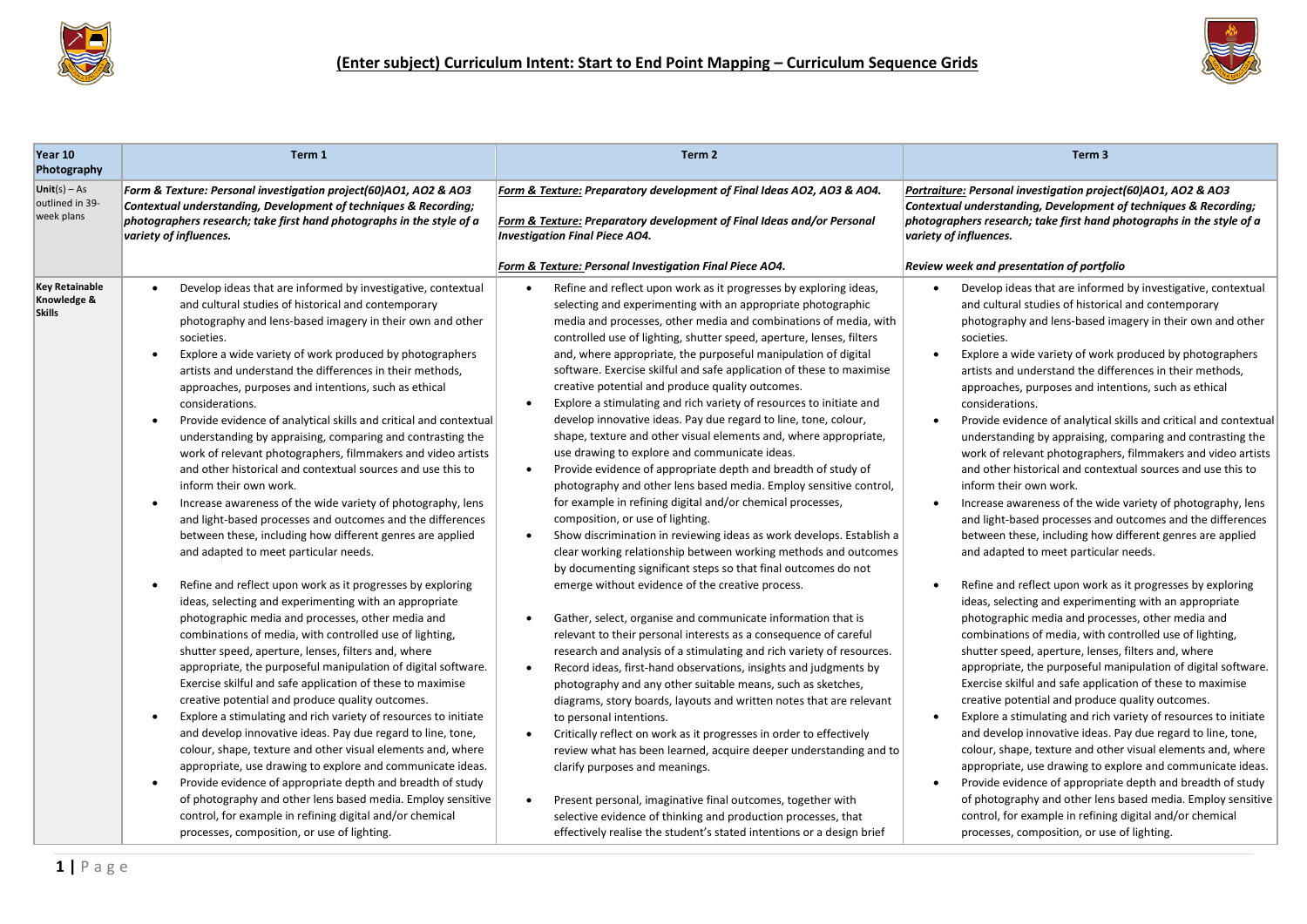



|                                                                    | Show discrimination in reviewing ideas as work develops.<br>$\bullet$<br>Establish a clear working relationship between working<br>methods and outcomes by documenting significant steps so<br>that final outcomes do not emerge without evidence of the<br>creative process.<br>Gather, select, organise and communicate information that is<br>$\bullet$<br>relevant to their personal interests as a consequence of<br>careful research and analysis of a stimulating and rich variety<br>of resources.<br>Record ideas, first-hand observations, insights and judgments<br>$\bullet$<br>by photography and any other suitable means, such as<br>sketches, diagrams, story boards, layouts and written notes<br>that are relevant to personal intentions.<br>Critically reflect on work as it progresses in order to<br>$\bullet$<br>effectively review what has been learned, acquire deeper<br>understanding and to clarify purposes and meanings. | and demonstrate critical understanding of visual and, where<br>appropriate, other forms of communication. For example, students<br>could reinterpret still life paintings from the Dutch 'Golden Age' in<br>the 17th century by setting up 21st century equivalents in the studio<br>paying particular attention to the formal elements.<br>Make explicit connections, where appropriate, between the<br>$\bullet$<br>different elements of the submission, including contextual, practical<br>and written responses, presenting work that is meaningful, well-<br>informed and in a sequence that can be easily followed and results<br>in quality outcomes.<br>Consider different presentational formats and select the most<br>appropriate for the submission. Due regard should be given to the<br>purpose of the work and how it might engage the interest of an<br>audience or potential clients. For example, students could produce a<br>slide show (with accompanying text) documenting images of<br>neglected parts of the local environment as the start of a<br>community improvement campaign. | Show discrimination in reviewing ideas as work develops.<br>Establish a clear working relationship between working<br>methods and outcomes by documenting significant steps so<br>that final outcomes do not emerge without evidence of the<br>creative process.<br>Gather, select, organise and communicate information that is<br>relevant to their personal interests as a consequence of<br>careful research and analysis of a stimulating and rich variety<br>of resources.<br>Record ideas, first-hand observations, insights and judgments<br>by photography and any other suitable means, such as<br>sketches, diagrams, story boards, layouts and written notes<br>that are relevant to personal intentions.<br>Critically reflect on work as it progresses in order to<br>effectively review what has been learned, acquire deeper<br>understanding and to clarify purposes and meanings. |
|--------------------------------------------------------------------|---------------------------------------------------------------------------------------------------------------------------------------------------------------------------------------------------------------------------------------------------------------------------------------------------------------------------------------------------------------------------------------------------------------------------------------------------------------------------------------------------------------------------------------------------------------------------------------------------------------------------------------------------------------------------------------------------------------------------------------------------------------------------------------------------------------------------------------------------------------------------------------------------------------------------------------------------------|-------------------------------------------------------------------------------------------------------------------------------------------------------------------------------------------------------------------------------------------------------------------------------------------------------------------------------------------------------------------------------------------------------------------------------------------------------------------------------------------------------------------------------------------------------------------------------------------------------------------------------------------------------------------------------------------------------------------------------------------------------------------------------------------------------------------------------------------------------------------------------------------------------------------------------------------------------------------------------------------------------------------------------------------------------------------------------------------------------------|-----------------------------------------------------------------------------------------------------------------------------------------------------------------------------------------------------------------------------------------------------------------------------------------------------------------------------------------------------------------------------------------------------------------------------------------------------------------------------------------------------------------------------------------------------------------------------------------------------------------------------------------------------------------------------------------------------------------------------------------------------------------------------------------------------------------------------------------------------------------------------------------------------|
| <b>Key Technical</b><br>Vocabulary                                 | Research, Contextual Study, Form, Texture, Photography, Function,<br>Investigate, Analyse, Annotate, Realise, Respond, Develop, Discuss,<br>explore, organise, identify, present and connection. Aperture, Back-<br>Button Focus, Camera Modes, Chromatic Aberration, Composition, Crop<br>Factor, Depth of Field, Diffraction, Distortion, DSLR Camera, Exposure,<br>Exposure Compensation, Exposure Triangle, Filters, Focal Length,<br>Focusing, HDR, Image Blending, Image Stabilization, IPS Monitor, ISO,<br>JPEG, Lens Flare, Light, Lightroom, Long Exposure, Macro, Manual Mode,<br>Metering, Megapixels, Mirrorless Camera, Noise, Overexposure,<br>Photoshop, Prime Lens, RAW, Rule of Thirds, Sensor Size, Sharpness,<br>Shutter Speed, Subject, Time Lapse, Underexposure, Viewfinder,<br>Vignetting, Visualization, Zoom Lens, Conclusion.                                                                                                | Research, Contextual Study, Form, Texture, Photography, Function, Investigate, Research, Contextual Study, Form, Texture, Photography, Function,<br>Analyse, Annotate, Realise, Respond, Develop, Discuss, explore, organise,<br>identify, present and connection. Aperture, Back-Button Focus, Camera Modes,<br>Chromatic Aberration, Composition, Crop Factor, Depth of Field, Diffraction,<br>Distortion, DSLR Camera, Exposure, Exposure Compensation, Exposure<br>Triangle, Filters, Focal Length, Focusing, HDR, Image Blending, Image<br>Stabilization, IPS Monitor, ISO, JPEG, Lens Flare, Light, Lightroom, Long<br>Exposure, Macro, Manual Mode, Metering, Megapixels, Mirrorless Camera,<br>Noise, Overexposure, Photoshop, Prime Lens, RAW, Rule of Thirds, Sensor Size,<br>Sharpness, Shutter Speed, Subject, Time Lapse, Underexposure, Viewfinder,<br>Vignetting, Visualization, Zoom Lens, Conclusion.                                                                                                                                                                                      | Investigate, Analyse, Annotate, Realise, Respond, Develop, Discuss,<br>explore, organise, identify, present and connection. Aperture, Back-<br>Button Focus, Camera Modes, Chromatic Aberration, Composition, Crop<br>Factor, Depth of Field, Diffraction, Distortion, DSLR Camera, Exposure,<br>Exposure Compensation, Exposure Triangle, Filters, Focal Length,<br>Focusing, HDR, Image Blending, Image Stabilization, IPS Monitor, ISO,<br>JPEG, Lens Flare, Light, Lightroom, Long Exposure, Macro, Manual Mode,<br>Metering, Megapixels, Mirrorless Camera, Noise, Overexposure,<br>Photoshop, Prime Lens, RAW, Rule of Thirds, Sensor Size, Sharpness,<br>Shutter Speed, Subject, Time Lapse, Underexposure, Viewfinder,<br>Vignetting, Visualization, Zoom Lens, Conclusion.                                                                                                                 |
| Opportunities for<br><b>Reading</b>                                | When researching various photographers and contextual referencing.<br>General publications on photography. Camera equipment instruction<br>manuals.                                                                                                                                                                                                                                                                                                                                                                                                                                                                                                                                                                                                                                                                                                                                                                                                     | When researching various photographers and contextual referencing. General<br>publications on photography. Camera equipment instruction manuals.                                                                                                                                                                                                                                                                                                                                                                                                                                                                                                                                                                                                                                                                                                                                                                                                                                                                                                                                                            | When researching various photographers and contextual referencing.<br>General publications on photography. Camera equipment instruction<br>manuals.                                                                                                                                                                                                                                                                                                                                                                                                                                                                                                                                                                                                                                                                                                                                                 |
| <b>Developing</b><br><b>Cultural Capital</b>                       | Visits from past students, university's, artists. Local gallery trips and<br>photography field trips.                                                                                                                                                                                                                                                                                                                                                                                                                                                                                                                                                                                                                                                                                                                                                                                                                                                   | Visits from past students, university's, artists. Local gallery trips and<br>photography field trips.                                                                                                                                                                                                                                                                                                                                                                                                                                                                                                                                                                                                                                                                                                                                                                                                                                                                                                                                                                                                       | Visits from past students, university's, artists. Local gallery trips and<br>photography field trips.                                                                                                                                                                                                                                                                                                                                                                                                                                                                                                                                                                                                                                                                                                                                                                                               |
| <b>Cross Curricular</b><br><b>Links (Authentic</b><br>Connections) | Links are clearly made with Art & Design, opportunities of the use of<br>photography throughout KS3-5 within the Art, Design & Technology<br>department. Media studies and ICT will be teaching some similar skills.<br>The projects also link well with the performing arts department,                                                                                                                                                                                                                                                                                                                                                                                                                                                                                                                                                                                                                                                                | Links are clearly made with Art & Design, opportunities of the use of<br>photography throughout KS3-5 within the Art, Design & Technology<br>department. Media studies and ICT will be teaching some similar skills. The<br>projects also link well with the performing arts department, especially as a                                                                                                                                                                                                                                                                                                                                                                                                                                                                                                                                                                                                                                                                                                                                                                                                    | Links are clearly made with Art & Design, opportunities of the use of<br>photography throughout KS3-5 within the Art, Design & Technology<br>department. Media studies and ICT will be teaching some similar skills.<br>The projects also link well with the performing arts department,                                                                                                                                                                                                                                                                                                                                                                                                                                                                                                                                                                                                            |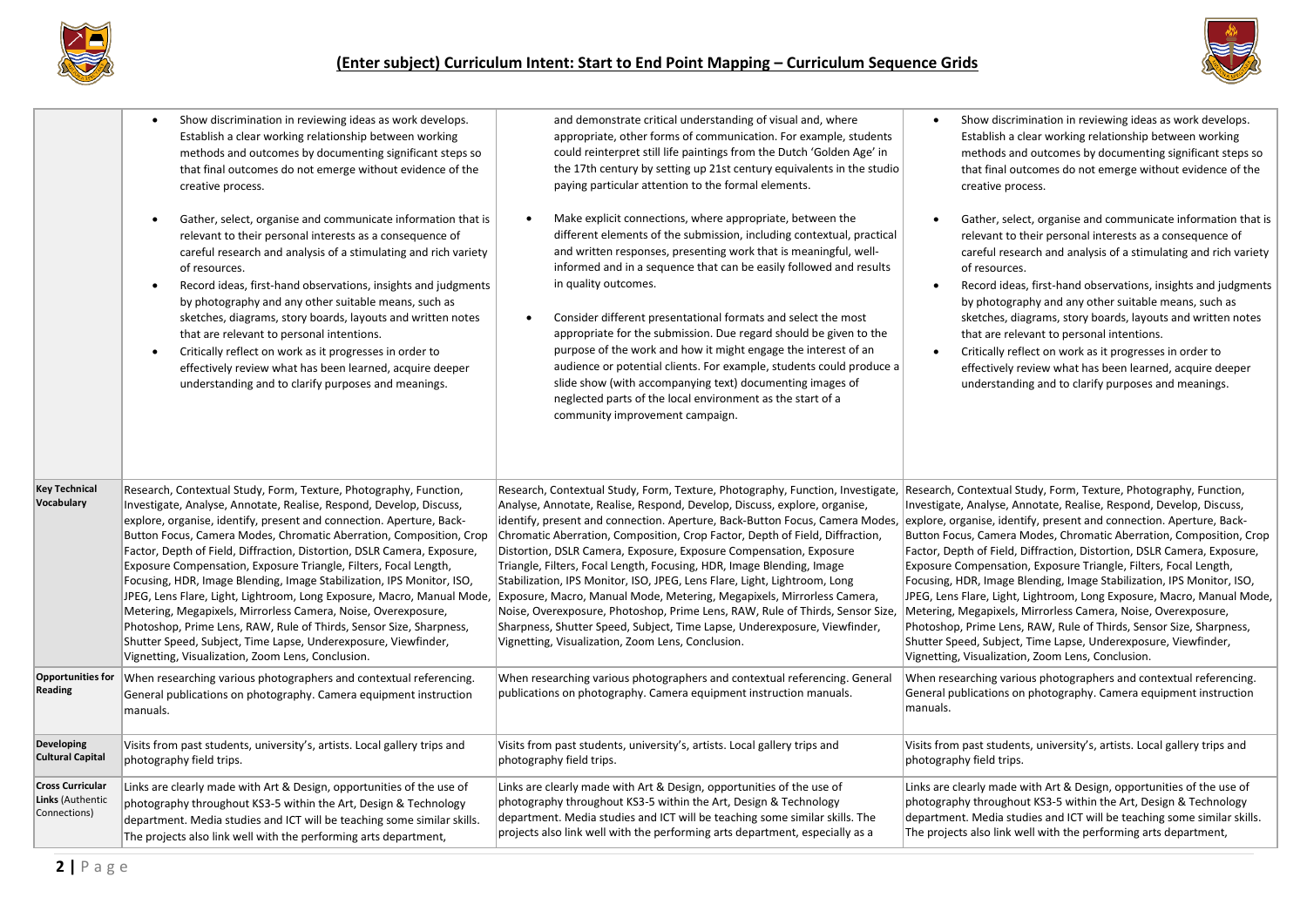



|                       | spaces for some photoshoots. | especially as a potential subject matter. We will also require their studio potential subject matter. We will also require their studio spaces for some<br>photoshoots. | especially as a potential subject matter. We will also require their studio<br>spaces for some photoshoots. |
|-----------------------|------------------------------|-------------------------------------------------------------------------------------------------------------------------------------------------------------------------|-------------------------------------------------------------------------------------------------------------|
| <b>Key Assessment</b> |                              |                                                                                                                                                                         |                                                                                                             |

| Year 11<br>Photography                                | Term 1                                                                                                                                                                                                                                                                                                                                                                                                                                                                                                                                                                                                                                                                                                                                                                                                                                                                                                                                                                                                                                                                                                                                                                                                                                                                                                                                              | Term 2                                                                                                                                                                                                                                                                                                                                                                                                                                                                                                                                                                                                                                                                                                                                                                                                                                                                                                                                                                                                                                                                                                                                                                                                                                                                                                                                                                                                    | Term <sub>3</sub>                                                                                                                                                                                                                                                                                                                                                                                                                                                                                                                                                                                                                                                                                                                                                                                                                                                                                                                                                                                                                                                                                                                                                                                                                                                                                                     |
|-------------------------------------------------------|-----------------------------------------------------------------------------------------------------------------------------------------------------------------------------------------------------------------------------------------------------------------------------------------------------------------------------------------------------------------------------------------------------------------------------------------------------------------------------------------------------------------------------------------------------------------------------------------------------------------------------------------------------------------------------------------------------------------------------------------------------------------------------------------------------------------------------------------------------------------------------------------------------------------------------------------------------------------------------------------------------------------------------------------------------------------------------------------------------------------------------------------------------------------------------------------------------------------------------------------------------------------------------------------------------------------------------------------------------|-----------------------------------------------------------------------------------------------------------------------------------------------------------------------------------------------------------------------------------------------------------------------------------------------------------------------------------------------------------------------------------------------------------------------------------------------------------------------------------------------------------------------------------------------------------------------------------------------------------------------------------------------------------------------------------------------------------------------------------------------------------------------------------------------------------------------------------------------------------------------------------------------------------------------------------------------------------------------------------------------------------------------------------------------------------------------------------------------------------------------------------------------------------------------------------------------------------------------------------------------------------------------------------------------------------------------------------------------------------------------------------------------------------|-----------------------------------------------------------------------------------------------------------------------------------------------------------------------------------------------------------------------------------------------------------------------------------------------------------------------------------------------------------------------------------------------------------------------------------------------------------------------------------------------------------------------------------------------------------------------------------------------------------------------------------------------------------------------------------------------------------------------------------------------------------------------------------------------------------------------------------------------------------------------------------------------------------------------------------------------------------------------------------------------------------------------------------------------------------------------------------------------------------------------------------------------------------------------------------------------------------------------------------------------------------------------------------------------------------------------|
| $Unit(s) - As$<br>outlined in 39<br>week plans        | Portraiture: Preparatory development of Final Ideas<br>And/or Personal Investigation<br><b>Final Piece AO4</b><br>Portraiture: Preparatory development of Final Ideas<br>And/or Personal Investigation<br><b>Final Piece AO4</b><br><b>Review week and presentation of portfolio</b>                                                                                                                                                                                                                                                                                                                                                                                                                                                                                                                                                                                                                                                                                                                                                                                                                                                                                                                                                                                                                                                                | Externally Set Exam: Personal investigation project(60)AO1, AO2 & AO3<br>Contextual understanding, Development of techniques & Recording. Artist<br>research. Take first hand photographs from a variety of starting points. First<br>hand observational drawing. 3D Modelling and experimentation of materials<br>relevant to work.<br><b>Externally Set Exam: Preparatory development of Final Ideas</b><br>A02, A03 & A04                                                                                                                                                                                                                                                                                                                                                                                                                                                                                                                                                                                                                                                                                                                                                                                                                                                                                                                                                                              | <b>Externally Set Exam:</b><br><b>Final Piece</b><br>AO4<br>Review week and presentation of portfolio                                                                                                                                                                                                                                                                                                                                                                                                                                                                                                                                                                                                                                                                                                                                                                                                                                                                                                                                                                                                                                                                                                                                                                                                                 |
| <b>Key Retainable</b><br>Knowledge &<br><b>Skills</b> | Refine and reflect upon work as it progresses by exploring<br>ideas, selecting and experimenting with an appropriate<br>photographic media and processes, other media and<br>combinations of media, with controlled use of lighting,<br>shutter speed, aperture, lenses, filters and, where<br>appropriate, the purposeful manipulation of digital software.<br>Exercise skilful and safe application of these to maximise<br>creative potential and produce quality outcomes.<br>Explore a stimulating and rich variety of resources to initiate<br>and develop innovative ideas. Pay due regard to line, tone,<br>colour, shape, texture and other visual elements and, where<br>appropriate, use drawing to explore and communicate ideas.<br>Provide evidence of appropriate depth and breadth of study<br>$\bullet$<br>of photography and other lens based media. Employ sensitive<br>control, for example in refining digital and/or chemical<br>processes, composition, or use of lighting.<br>Show discrimination in reviewing ideas as work develops.<br>$\bullet$<br>Establish a clear working relationship between working<br>methods and outcomes by documenting significant steps so<br>that final outcomes do not emerge without evidence of the<br>creative process.<br>Gather, select, organise and communicate information that is | Develop ideas that are informed by investigative, contextual and<br>cultural studies of historical and contemporary photography and<br>lens-based imagery in their own and other societies.<br>Explore a wide variety of work produced by photographers artists<br>and understand the differences in their methods, approaches,<br>purposes and intentions, such as ethical considerations.<br>Provide evidence of analytical skills and critical and contextual<br>understanding by appraising, comparing and contrasting the work of<br>relevant photographers, filmmakers and video artists and other<br>historical and contextual sources and use this to inform their own<br>work.<br>Increase awareness of the wide variety of photography, lens and<br>light-based processes and outcomes and the differences between<br>these, including how different genres are applied and adapted to<br>meet particular needs.<br>Refine and reflect upon work as it progresses by exploring ideas,<br>selecting and experimenting with an appropriate photographic<br>media and processes, other media and combinations of media, with<br>controlled use of lighting, shutter speed, aperture, lenses, filters<br>and, where appropriate, the purposeful manipulation of digital<br>software. Exercise skilful and safe application of these to maximise<br>creative potential and produce quality outcomes. | Gather, select, organise and communicate information that is<br>$\bullet$<br>relevant to their personal interests as a consequence of<br>careful research and analysis of a stimulating and rich variety<br>of resources.<br>Record ideas, first-hand observations, insights and judgments<br>$\bullet$<br>by photography and any other suitable means, such as<br>sketches, diagrams, story boards, layouts and written notes<br>that are relevant to personal intentions.<br>Critically reflect on work as it progresses in order to<br>$\bullet$<br>effectively review what has been learned, acquire deeper<br>understanding and to clarify purposes and meanings.<br>Present personal, imaginative final outcomes, together with<br>$\bullet$<br>selective evidence of thinking and production processes, that<br>effectively realise the student's stated intentions or a design<br>brief and demonstrate critical understanding of visual and,<br>where appropriate, other forms of communication. For<br>example, students could reinterpret still life paintings from<br>the Dutch 'Golden Age' in the 17th century by setting up 21st<br>century equivalents in the studio paying particular attention<br>to the formal elements.<br>Make explicit connections, where appropriate, between the<br>$\bullet$ |
|                                                       | relevant to their personal interests as a consequence of                                                                                                                                                                                                                                                                                                                                                                                                                                                                                                                                                                                                                                                                                                                                                                                                                                                                                                                                                                                                                                                                                                                                                                                                                                                                                            |                                                                                                                                                                                                                                                                                                                                                                                                                                                                                                                                                                                                                                                                                                                                                                                                                                                                                                                                                                                                                                                                                                                                                                                                                                                                                                                                                                                                           | different elements of the submission, including contextual,                                                                                                                                                                                                                                                                                                                                                                                                                                                                                                                                                                                                                                                                                                                                                                                                                                                                                                                                                                                                                                                                                                                                                                                                                                                           |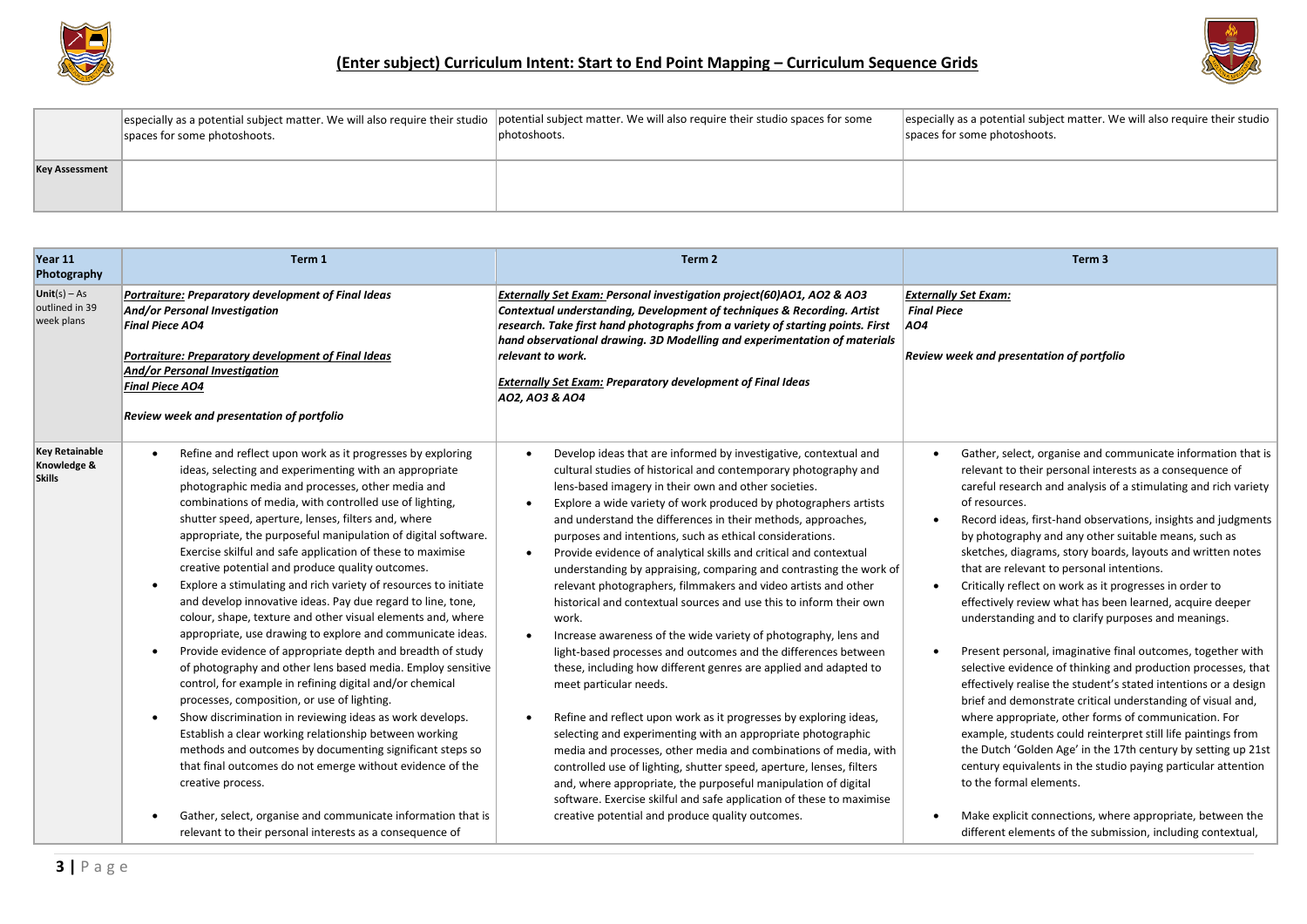



careful research and analysis of a stimulating and rich variety of resources.

- Record ideas, first-hand observations, insights and judgments by photography and any other suitable means, such as sketches, diagrams, story boards, layouts and written notes that are relevant to personal intentions.
- Critically reflect on work as it progresses in order to effectively review what has been learned, acquire deeper understanding and to clarify purposes and meanings.
- Present personal, imaginative final outcomes, together with selective evidence of thinking and production processes, that effectively realise the student's stated intentions or a design brief and demonstrate critical understanding of visual and, where appropriate, other forms of communication. For example, students could reinterpret still life paintings from the Dutch 'Golden Age' in the 17th century by setting up 21st century equivalents in the studio paying particular attention to the formal elements.
- Make explicit connections, where appropriate, between the different elements of the submission, including contextual, practical and written responses, presenting work that is meaningful, well-informed and in a sequence that can be easily followed and results in quality outcomes.
- Consider different presentational formats and select the most appropriate for the submission. Due regard should be given to the purpose of the work and how it might engage the interest of an audience or potential clients. For example, students could produce a slide show (with accompanying text) documenting images of neglected parts of the local environment as the start of a community improvement
- Explore a stimulating and rich variety of resources to initiate and develop innovative ideas. Pay due regard to line, tone, colour, shape, texture and other visual elements and, where appropriate, use drawing to explore and communicate ideas.
- Provide evidence of appropriate depth and breadth of study of photography and other lens based media. Employ sensitive control, for example in refining digital and/or chemical processes, composition, or use of lighting.
- Show discrimination in reviewing ideas as work develops. Establish a clear working relationship between working methods and outcomes by documenting significant steps so that final outcomes do not emerge without evidence of the creative process.
- Gather, select, organise and communicate information that is relevant to their personal interests as a consequence of careful research and analysis of a stimulating and rich variety of resources.
- Record ideas, first-hand observations, insights and judgments by photography and any other suitable means, such as sketches, diagrams, story boards, layouts and written notes that are relevant to personal intentions.
- Critically reflect on work as it progresses in order to effectively review what has been learned, acquire deeper understanding and to clarify purposes and meanings.

practical and written responses, presenting work that is meaningful, well-informed and in a sequence that can be easily followed and results in quality outcomes.

• Consider different presentational formats and select the most appropriate for the submission. Due regard should be given to the purpose of the work and how it might engage the interest of an audience or potential clients. For example, students could produce a slide show (with accompanying text) documenting images of neglected parts of the local environment as the start of a community improvement campaign.

|                                    | students could produce a slide show (with accompanying<br>text) documenting images of neglected parts of the local<br>environment as the start of a community improvement<br>campaign.                                                                                                                                                                                                                                                                                                                                                                                           |                                                                                                                                                                                                                                                                                                                                                                                                                                                                                                                                                                                                                                                                                                                                                                                                                                                                  |                                                                                                                                                                                                                                                                                                                                                                                                                                                                                                                                                                                    |
|------------------------------------|----------------------------------------------------------------------------------------------------------------------------------------------------------------------------------------------------------------------------------------------------------------------------------------------------------------------------------------------------------------------------------------------------------------------------------------------------------------------------------------------------------------------------------------------------------------------------------|------------------------------------------------------------------------------------------------------------------------------------------------------------------------------------------------------------------------------------------------------------------------------------------------------------------------------------------------------------------------------------------------------------------------------------------------------------------------------------------------------------------------------------------------------------------------------------------------------------------------------------------------------------------------------------------------------------------------------------------------------------------------------------------------------------------------------------------------------------------|------------------------------------------------------------------------------------------------------------------------------------------------------------------------------------------------------------------------------------------------------------------------------------------------------------------------------------------------------------------------------------------------------------------------------------------------------------------------------------------------------------------------------------------------------------------------------------|
| <b>Key Technical</b><br>Vocabulary | Research, Contextual Study, Form, Texture, Photography, Function,<br>Investigate, Analyse, Annotate, Realise, Respond, Develop, Discuss,<br>explore, organise, identify, present and connection. Aperture, Back-<br>Button Focus, Camera Modes, Chromatic Aberration, Composition, Crop<br>Factor, Depth of Field, Diffraction, Distortion, DSLR Camera, Exposure,<br>Exposure Compensation, Exposure Triangle, Filters, Focal Length,<br>Focusing, HDR, Image Blending, Image Stabilization, IPS Monitor, ISO,<br>Metering, Megapixels, Mirrorless Camera, Noise, Overexposure, | Research, Contextual Study, Form, Texture, Photography, Function, Investigate,<br>Analyse, Annotate, Realise, Respond, Develop, Discuss, explore, organise,<br>identify, present and connection. Aperture, Back-Button Focus, Camera Modes,  explore, organise, identify, present and connection. Aperture, Back-<br>Chromatic Aberration, Composition, Crop Factor, Depth of Field, Diffraction,<br>Distortion, DSLR Camera, Exposure, Exposure Compensation, Exposure<br>Triangle, Filters, Focal Length, Focusing, HDR, Image Blending, Image<br>Stabilization, IPS Monitor, ISO, JPEG, Lens Flare, Light, Lightroom, Long<br>JPEG, Lens Flare, Light, Lightroom, Long Exposure, Macro, Manual Mode,  Exposure, Macro, Manual Mode, Metering, Megapixels, Mirrorless Camera,<br>Noise, Overexposure, Photoshop, Prime Lens, RAW, Rule of Thirds, Sensor Size, | Research, Contextual Study, Form, Texture, Photography, Function,<br>Investigate, Analyse, Annotate, Realise, Respond, Develop, Discuss,<br>Button Focus, Camera Modes, Chromatic Aberration, Composition, Crop<br>Factor, Depth of Field, Diffraction, Distortion, DSLR Camera, Exposure,<br>Exposure Compensation, Exposure Triangle, Filters, Focal Length,<br>Focusing, HDR, Image Blending, Image Stabilization, IPS Monitor, ISO,<br>JPEG, Lens Flare, Light, Lightroom, Long Exposure, Macro, Manual Mode,<br>Metering, Megapixels, Mirrorless Camera, Noise, Overexposure, |